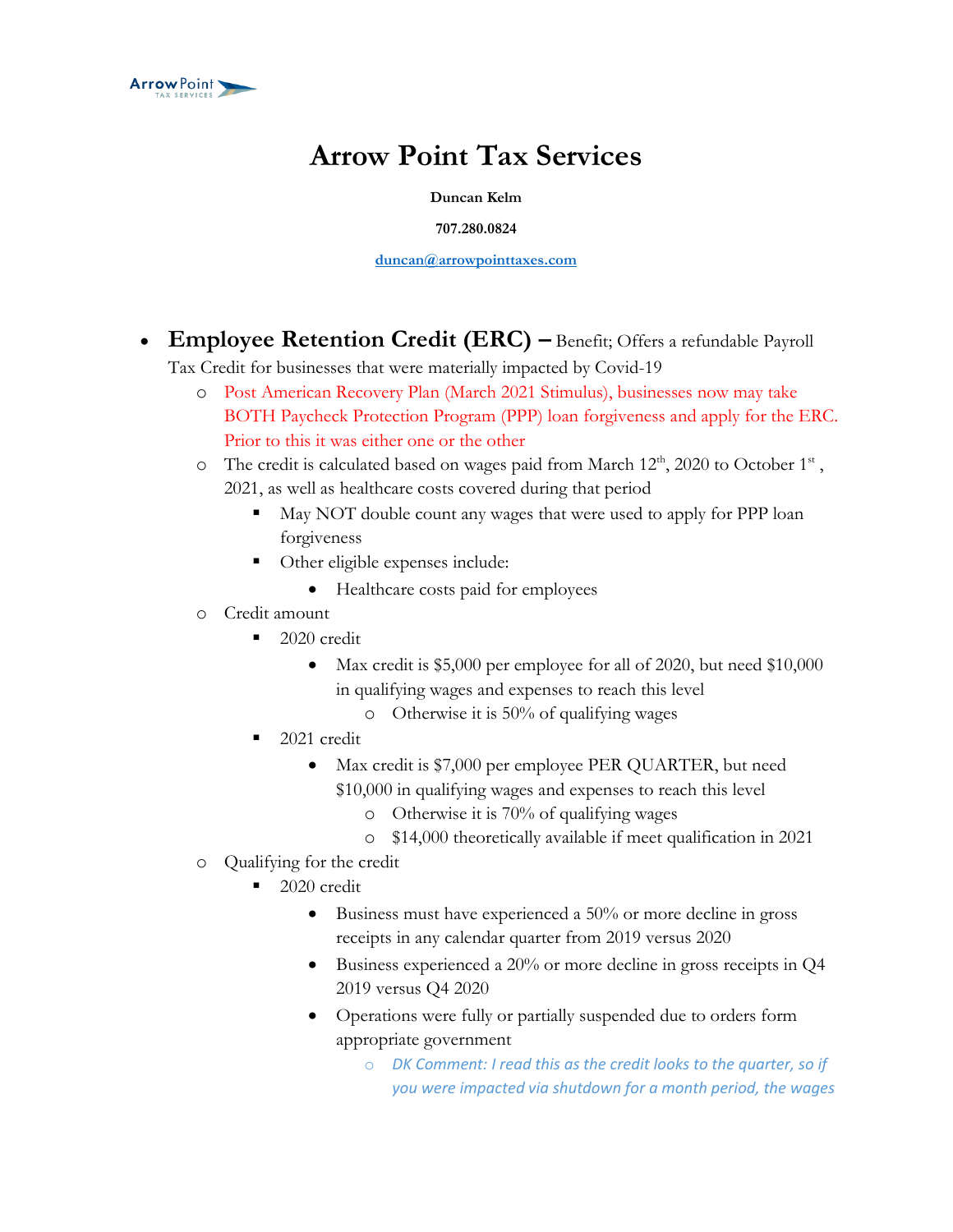

*paid for that month would qualify assuming they were not already tied to PPP loan forgiveness. More information on how California businesses might qualify in endnote<sup>i</sup>*

- 2021 credit
	- Business experienced a 20% or more decline in gross receipts when comparing current quarter to same quarter in 2019
		- o If the business did not exist in the same quarter in 2019, you may substitute 2020 instead
		- o If the business did not exist in that quarter you may substitute the "immediate" proceeding quarter
- o 500 employee threshold
	- Any business with 500 or less full-time employees (FTEs) may apply the ERC towards all qualified wages paid to employees whether or not the employees were working at the time
	- Above 500 employees may only apply the ERC towards employees who were not working
- o Refund process
	- The credit is a payroll tax credit that applies towards Social Security taxes and is fully refundable
		- Essentially the credit acts like the qualifying amount was used as an overpayment and therefore becomes refundable
	- For 2020, if taxes have already been filed, file  $\overline{F}$ orm 941-X to amend the payroll tax paid in previous quarter and add the credit
		- If you are a small employer (Under 500), you may use  $Form 7200$  to</u> request an advance of the credit
- o If the business has taken a Work Opportunity Tax Credit, they are ineligible for the ERC
- o [https://www.claconnect.com/resources/articles/2021/newest-guidance-on-ppp](https://www.claconnect.com/resources/articles/2021/newest-guidance-on-ppp-and-the-employee-retention-credit)[and-the-employee-retention-credit](https://www.claconnect.com/resources/articles/2021/newest-guidance-on-ppp-and-the-employee-retention-credit)
- o <https://gusto.com/blog/taxes/employee-retention-credit>
- o <https://www.irs.gov/pub/irs-drop/n-21-20.pdf>

<sup>&</sup>lt;sup>i</sup> "Orders, proclamations, or decrees from the Federal government or any State or local government may be taken into account by an employer *as "orders from an appropriate governmental authority" only if they limit "commerce, travel, or group meetings (for commercial, social, religious, or other purposes) due to the 25 coronavirus disease 2019 (COVID-19)" and relate to the suspension of an employer's operation of*  its trade or business. Orders that are not from the Federal government must be from a State or local government that has jurisdiction over the *employer's operations. These orders are referred to as "governmental orders." Whether orders, proclamations or decrees are governmental orders*  is determined without regard to the level of enforcement of the governmental order. Statements from a governmental official, including comments *made during press conferences or in interviews with the media, do not rise to the level of a governmental order for purposes of the employee retention credit. Additionally, the declaration of a state of emergency by a governmental authority is not sufficient to rise to the level of a governmental order if it does not limit commerce, travel, or group meetings in any manner. Further, such a declaration that limits* 

*commerce, travel, or group meetings, but does so in a manner that does not relate to the suspension of an employer's operation of its trade or*